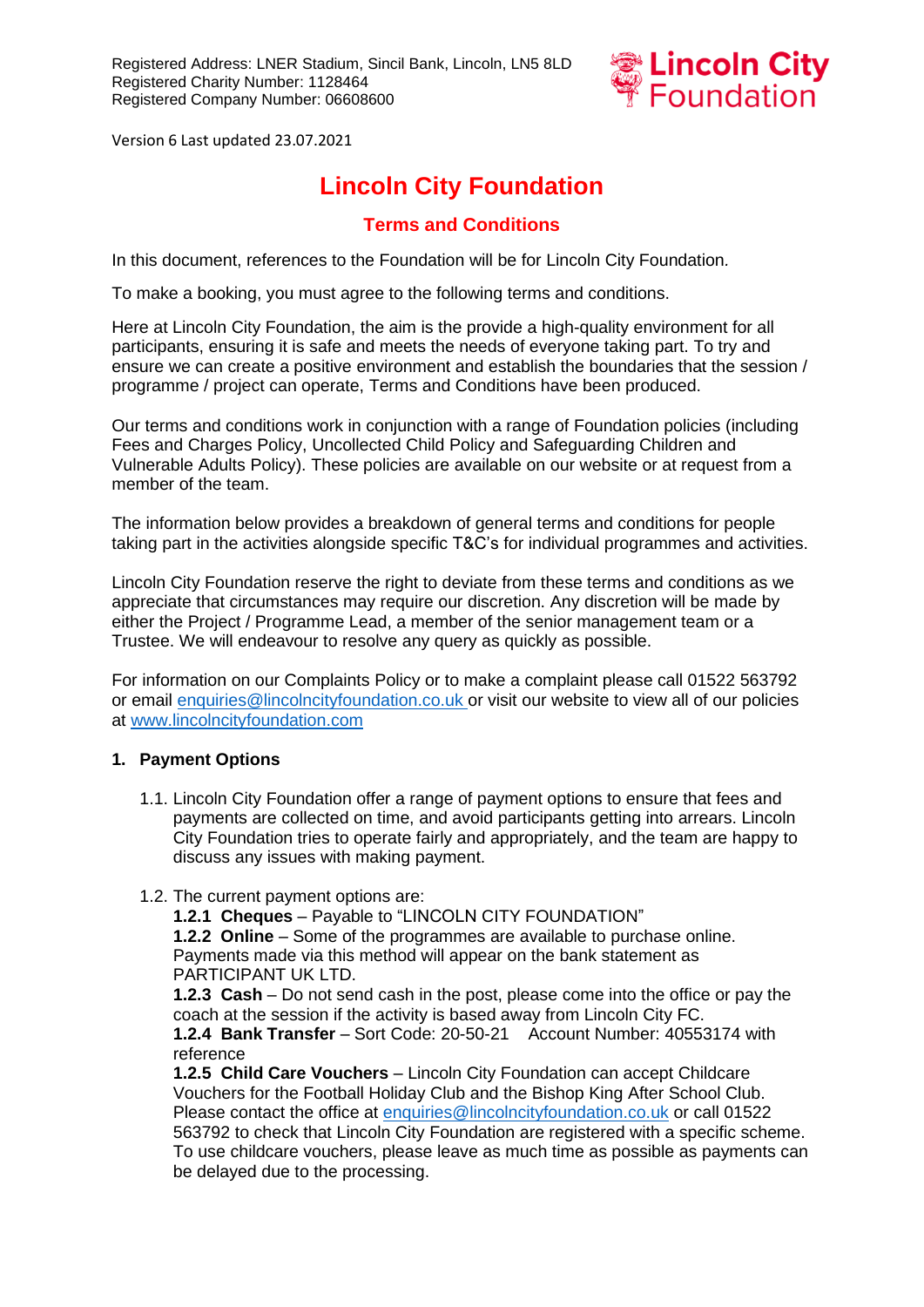

# **2. General**

- 2.1. All activities that we deliver require an Enrolment Form to be completed prior to taking part either online (if available) or paper.
- 2.2. Participants are required to wear clothing and footwear suitable to the activities taking part. If an activity is taking place at an external venue where safety equipment is required Lincoln City Foundation will ensure that the external organisation provides the correct equipment and / or clothing and footwear. For any activities that it is the requirement of the parent / participant to provide protection such as shin pads, Lincoln City Foundation does not accept liability for any injuries sustained. To discuss any requirements please call the office on 01522 563792.
- 2.3. Lincoln City Foundation does not accept any responsibility for loss or damage to personal property unless caused by a member of staff.
- 2.4. Participants must follow instruction and behave appropriately for the activity and environment. Any infringements may result in the participant being removed from the programme or activity and any fees paid subject to the cancellation policy.

# **3. Holiday Club**

- 3.1. Places are limited and allocated on a first-come, first-served basis (on receipt of a completed booking form and payment), places cannot be reserved without payment.
- 3.2. Paper bookings must be received by Friday 12 pm (for a Holiday Club starting on the Monday). Online bookings must be received the evening before the day you wish to attend.
- 3.3. NO REFUND can be claimed if you cancel your booking less than 48 hours prior to the start date/time of the days you are booked onto.
- 3.4. If you need to cancel, you must inform us via email to [enquiries@lincolncityfoundation.co.uk](mailto:enquiries@lincolncityfoundation.co.uk) We must receive at least 48 hours' notice before the days you are booked onto. Cancellations made prior to 48 hours can request a refund (minus the administration fee) or a Credit Voucher for their Holiday Club booking.
- 3.5. If you wish to pay by Childcare voucher please contact for a list of providers we are registered with. If we are not registered with your provider, we will do so with the expectation that it will be set up ready for the next Holiday Club. However, you would have to pay by other means for this Holiday Club.
- 3.6. Promotional/Discount codes can only be redeemed through online bookings.
- 3.7. Photography if you decline to have photographs taken as part of your booking form, no photography will be taken of your child.

### **4. Football Development Programme**

- 4.1. Payment for each month must be made in advance of the first session, your child will not be allowed to take part in the sessions without prior payment.
- 4.2. All payments will be made via a debit or credit card recurring payment using our online payment system. If anyone has a reason as to why they cannot do this, please contact the Foundation to discuss. All payments are due on the 1<sup>st</sup> of each month.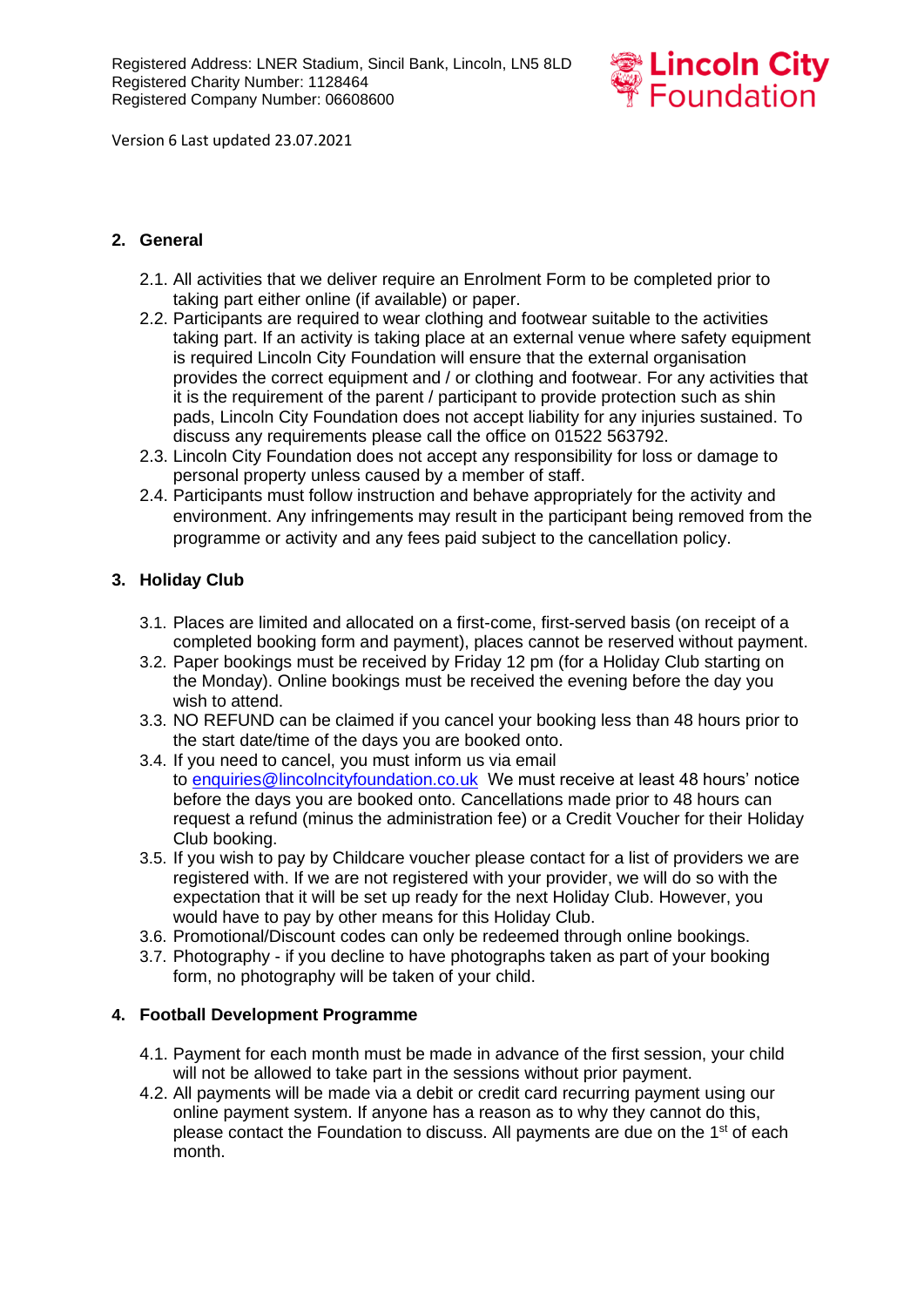

- 4.3. All missed sessions including work, illness, going on holidays, birthday parties, school events, etc will still need to be paid for.
- 4.4. Sessions cancelled by the Foundation, that you have already paid for will be rescheduled for another date.
- 4.5. If you are unsure as to whether a session is cancelled due to severe weather conditions, please check our website or social media channels, or contact 01522 563792 on the day of the session.
- 4.6. If the participant wishes to leave the Football Development Centre, you must inform us via email to [football@lincolncityfoundation.co.uk](mailto:football@lincolncityfoundation.co.uk) at least 7 working days before the end of the month to ensure future payments can be cancelled. No payments already made will be refunded. If you cancel your place less than 7 working days before the end of the month your next payment will be taken and then cancelled thereafter.
- 4.7. All players are required to purchase the Lincoln City FC training Kit that can be purchased through Elite Pro Sport.
- 4.8. Elite JPL and Girls Academy only All players are required to attend a minimum 90% of training sessions to be eligible to participate in fixtures.
- 4.9. Membership and League registration fees paid for at the time of booking are nonrefundable.

# **5. Data Protection/GDPR**

- 5.1. Following the introduction of GDPR, we as a company are legally responsible to ask for your consent in regard to the use and storage of your personal data. By accepting our Terms and Conditions you give consent for the storage of your personal data.
- 5.2. Please be aware that at any time you can withdraw your consent by emailing [enquiries@lincolncityfoundation.co.uk](mailto:enquiries@lincolncityfoundation.co.uk) or calling 01522 563792 to inform us of your decision.
- 5.3. Data Collection
	- 5.3.1. In order for participants to be enrolled onto our programmes we require them to complete an enrolment form which will capture their personal data. This data will either be collected through Participant UK (online booking forms), wix.com (website) or through a paper form. To see how this data is stored and used please read Data Storage and Data Sharing see below.
	- 5.3.2. You will be asked if you agree to consent for the named participant to be included in photography and filming while taking part in our Lincoln City Foundation programme or session.
	- 5.3.3. These images may be used to help celebrate and promote our activities to raise our organisational profile and brand awareness, advertise programmes or projects, and/or share opportunities for commercial benefit.

### 5.4. Data Storage

- 5.4.1. In order to operate as a business and provide all of our services we hold a contract with Microsoft to provide our secure business desktop services where all our data is stored.
- 5.4.2. Microsoft servers are based in Dublin and have security features ensuring data is kept securely and protected from threats.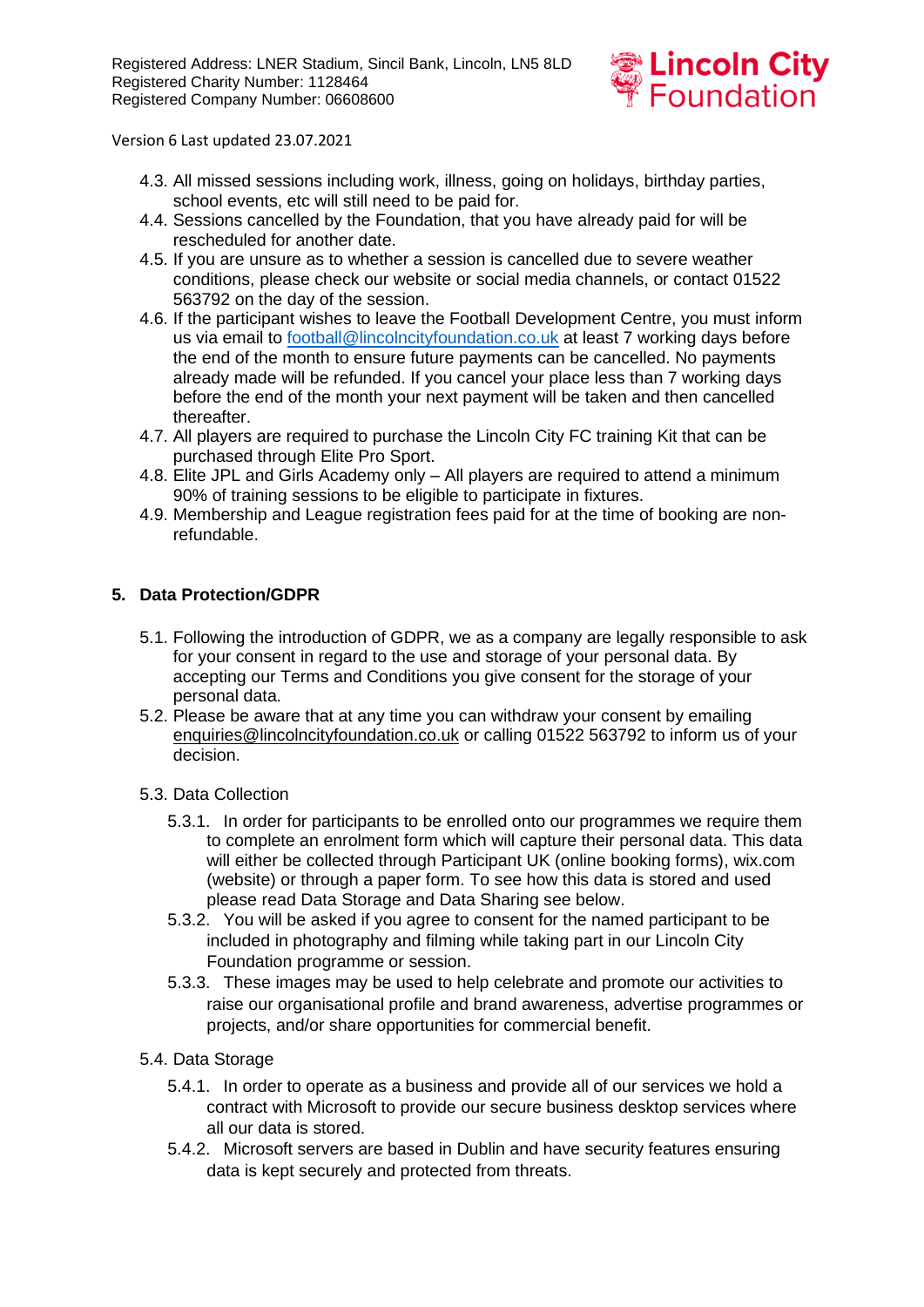

- 5.4.3. In order to facilitate an efficient online booking service for our participants we hold a contract with Participant UK and whom are required to hold your data for the programmes that you have selected. Details on paper booking forms will be transferred to our online system with the copies stored in a lockable filing cabinet until destroyed.
- 5.4.4. If you decline consent for photography and filming no imagery will be taken.
- 5.4.5. If you agree for photography and filming of the participant, this data will be stored on our secure Microsoft desktop system.
- 5.5. Data Sharing
	- 5.5.1. Due to the nature of our business as a registered charity and the way in which we deliver certain aspects of the business, we must contract with external companies to complete tasks. By agreeing to the Terms and Conditions, you agree for information you have provided us to be shared with third party providers (including Lincoln City Football Club) as necessary to fulfil your request and for our data reporting requirements. Please see 5.5.3.
	- 5.5.2. Please see our Privacy Policy for further information on how your data may be shared with third party companies.
	- 5.5.3. Please see the table below for a list of third party providers your information may be shared with:

| <b>Category</b>          | <b>Company Name</b>           | <b>Purpose</b>                                                                                                                                    |
|--------------------------|-------------------------------|---------------------------------------------------------------------------------------------------------------------------------------------------|
| Data Sharing             | Lincoln City Football<br>Club | Lincoln City Football Club is a third party organisation who we have<br>joint activities and promotional benefits with.                           |
| Data Sharing             | Ignition                      | Provider of the Match Day programme where we will print information<br>ascertaining to programmes we deliver.                                     |
| Data Sharing             | <b>Visual Print</b>           | Provider of marketing resources (print) in order to promote our<br>business and activities.                                                       |
| Data Sharing             | Spiral Media                  | Provider of marketing resources (print) in order to promote our<br>business and activities, and ticket allocation.                                |
| Data Sharing/<br>Storage | Wix.com - Website             | Hosting platform for our website (www.lincolncityfoundation.com)<br>including a CRM system (customer relationship management<br>system).          |
| Data Sharing             | Facebook                      | Social media platform to interact with audiences sharing content on<br>activities and events (@LincolnCityFoundation)                             |
| Data Sharing             | <b>TikTok</b>                 | Social media platform to interact with audiences sharing content on<br>activities and events (@LincolnCityFoundation)                             |
| Data Sharing             | <b>Twitter</b>                | Social media platform to interact with audiences sharing content on<br>activities and events (@LCFCFoundation)                                    |
| Data Sharing             | Instagram                     | Social media platform to interact with audiences sharing content on<br>activities and events (@LincolnCityFoundation)                             |
| Data Sharing             | LinkedIn                      | Social media platform to interact with audiences sharing content on<br>activities and events (@LincolnCityFoundation)                             |
| Data Sharing/<br>Storage | Substance (Views)             | Provider to measure how we are performing. We use this programme<br>to collect and store data by inputting information about the<br>participants. |
| Data Storage             | Microsoft                     | Provider of secure business desktop services.                                                                                                     |
| Data Storage             | Participant UK                | Provider of online booking system and payment facilitator.                                                                                        |